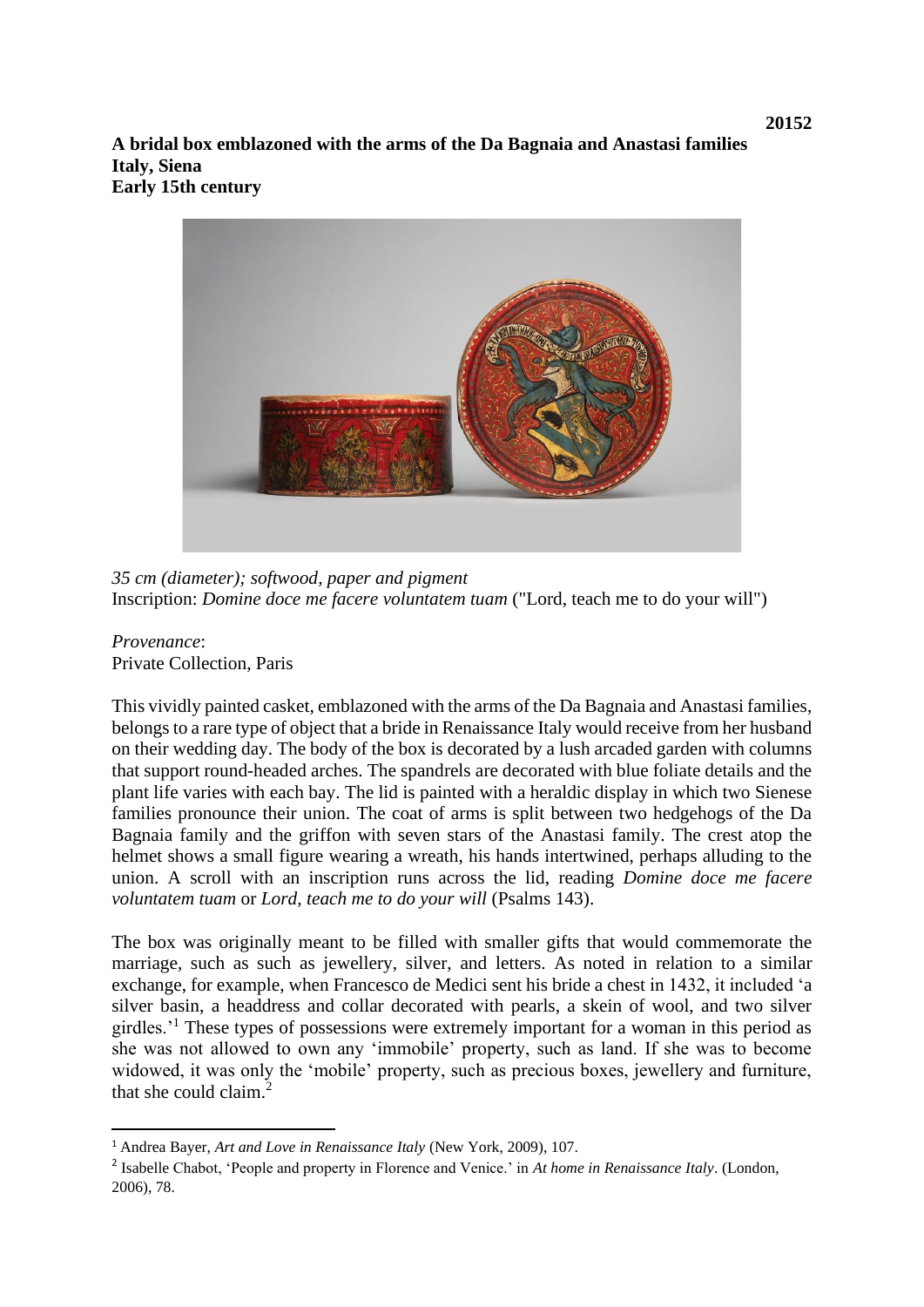While receiving precious chests was not especially unusual among wealthy brides in Renaissance Italy, this example belongs to a rare group that George Swarzenski first published in 1947.<sup>3</sup> Unaware our example, Swarzenski noted that only four other examples survive, including one in the Louvre Museum in Paris, one in the Museum of Fine Arts in Boston and two that were in the Figdor collection at that time (figs.  $1 - 4$ ). Swarzenski also noted that the decorative forms on these painted round boxes are particularly characteristic of late Gothic style in Tuscany from 1400 – 1440. Other Tuscan examples have since been identified from this period, such as the two lidded chests in the Victoria & Albert Museum or the box in the Ashmolean Museum; however, these are characterised chiefly by their sculptural stucco decoration and not by painting (fig. 5 - 6). Our example bears the closest resemblance to the bridal box in Boston, which uses a similar array of vivid colours, a simplified figural style and two coats of arms on its lid. While the imagery painted on these boxes was not always related to the celebration at hand, both our example and the example in Boston also clearly commemorate the union of two families, marking their intimate and personal character.

## *Literature*:

Bayer, Andrea. *Art and Love in Renaissance Italy*. New York, 2009, 107.

Chabot, Isabelle. 'People and property in Florence and Venice.' in *At home in Renaissance Italy*. Marta Aymar-Wollheim (ed.) London, 2006, 76-85.

Popoff, M., *Repertoire d'héraldique italienne, Toscane (hors Florence), Arezzo, Borgo San Sepolcro, Fiesole, Lucca, Montepulciano, Pisa, Pistoia, San Gimignano, Siena, XIIIe-XIXe siècles* ,

Swarzenski, Georg. 'A Marriage Casket and Its Moral.' In *Bulletin of the Museum of Fine Arts.* Boston, Vol. 45, No. 261 (Oct., 1947), 55-62.

<sup>3</sup> Georg Swarzenski, 'A Marriage Casket and Its Moral,' in *Bulletin of the Museum of Fine Arts.* Boston, Vol. 45, No. 261 (Oct., 1947), 55-62.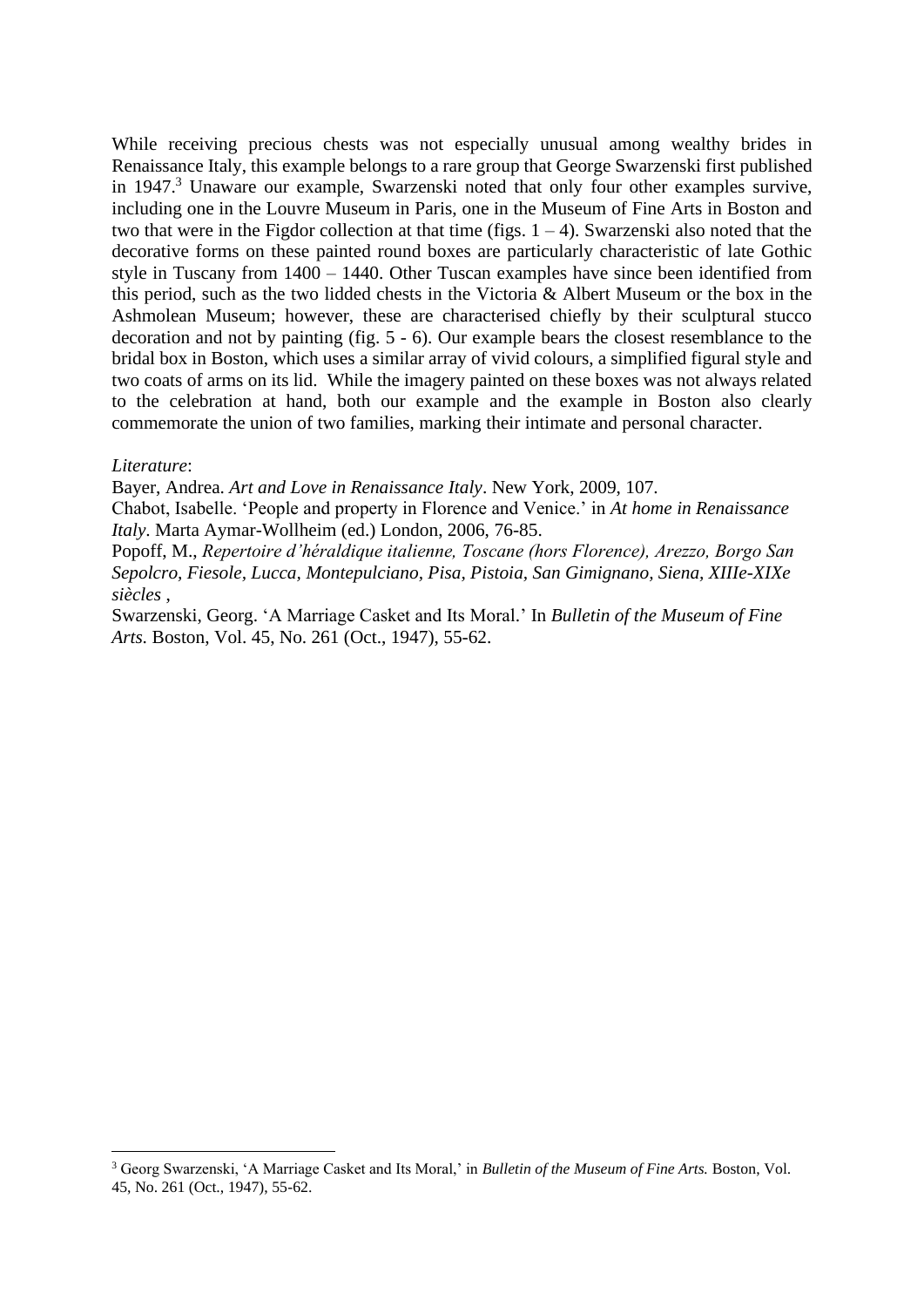

Fig. 1 Giovanni di Paolo Wedding Casket with the Triumph of Venus 1421 Painted wood, 14 x 29 cm Musée du Louvre, Paris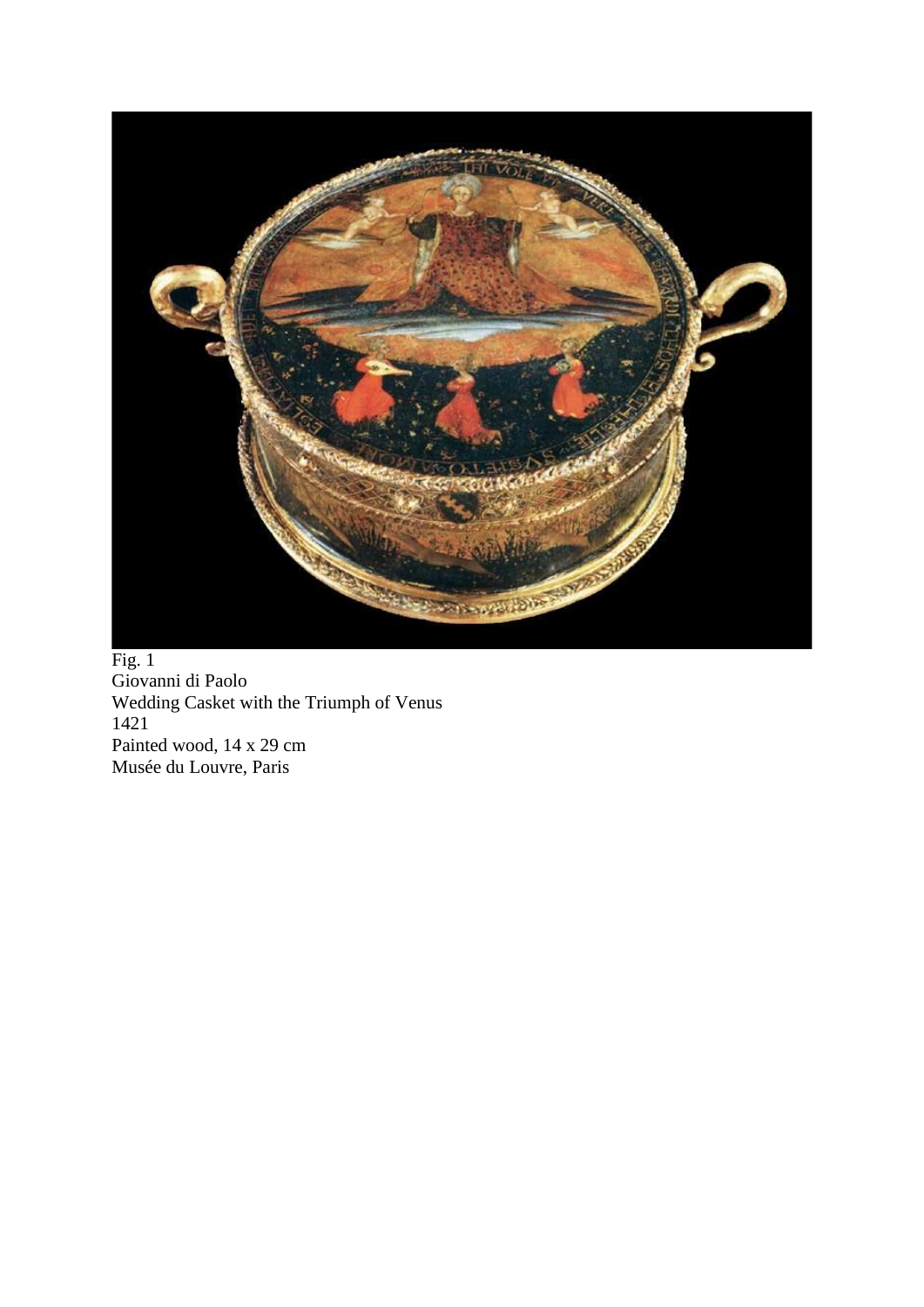

Fig. 2 Marriage box Italian (Tuscany) 1400–25 Museum of Fine Art Boston 47.116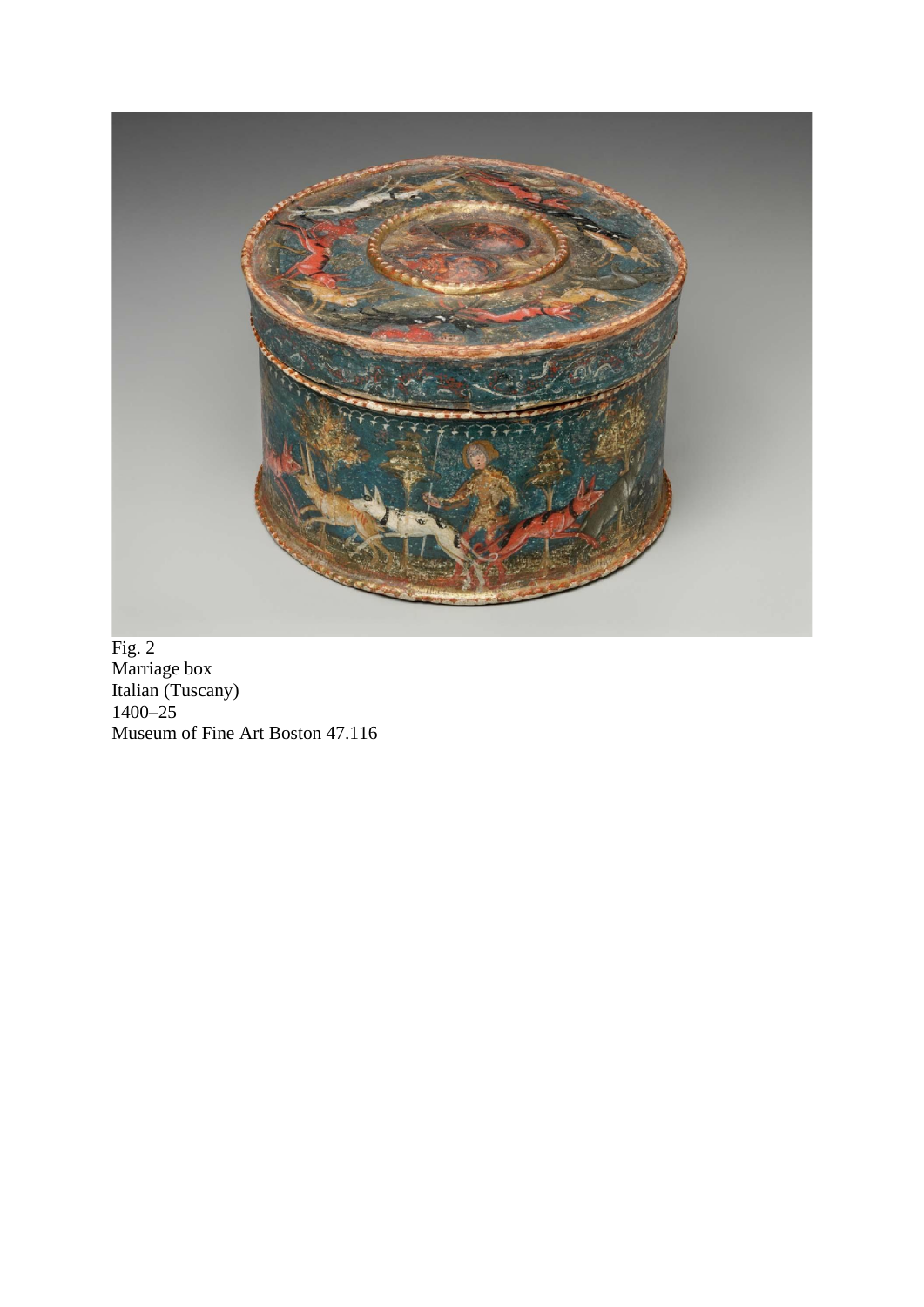

Fig. 3 Domenico di Bartolo Bridal box Italy, Siena c. 1420 – 40 Albert Figdor Collection (now Berlin Museums?)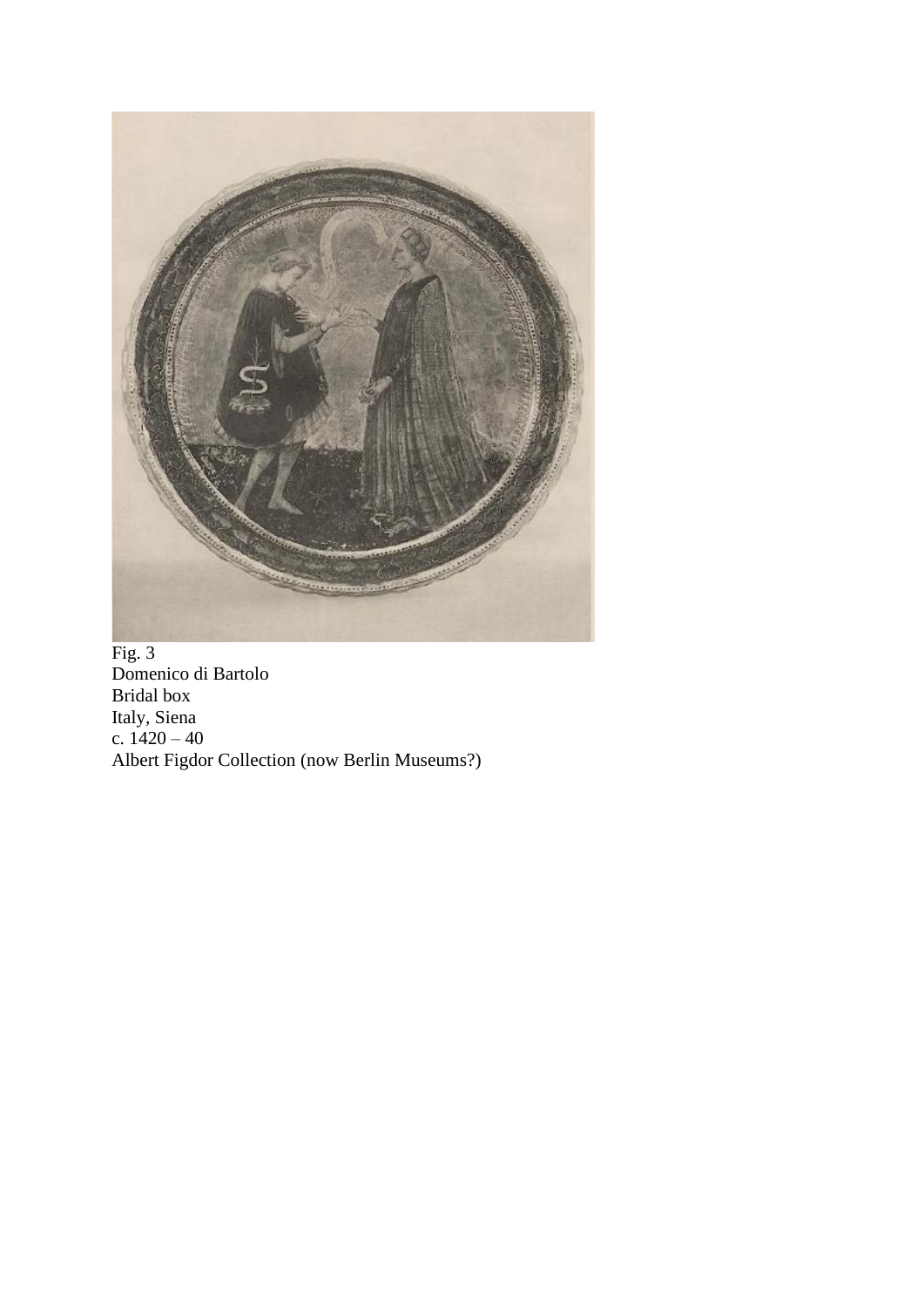

Fig. 4 Bridal box Italy, Florence c. 1430 Albert Figdor Collection (now unknown)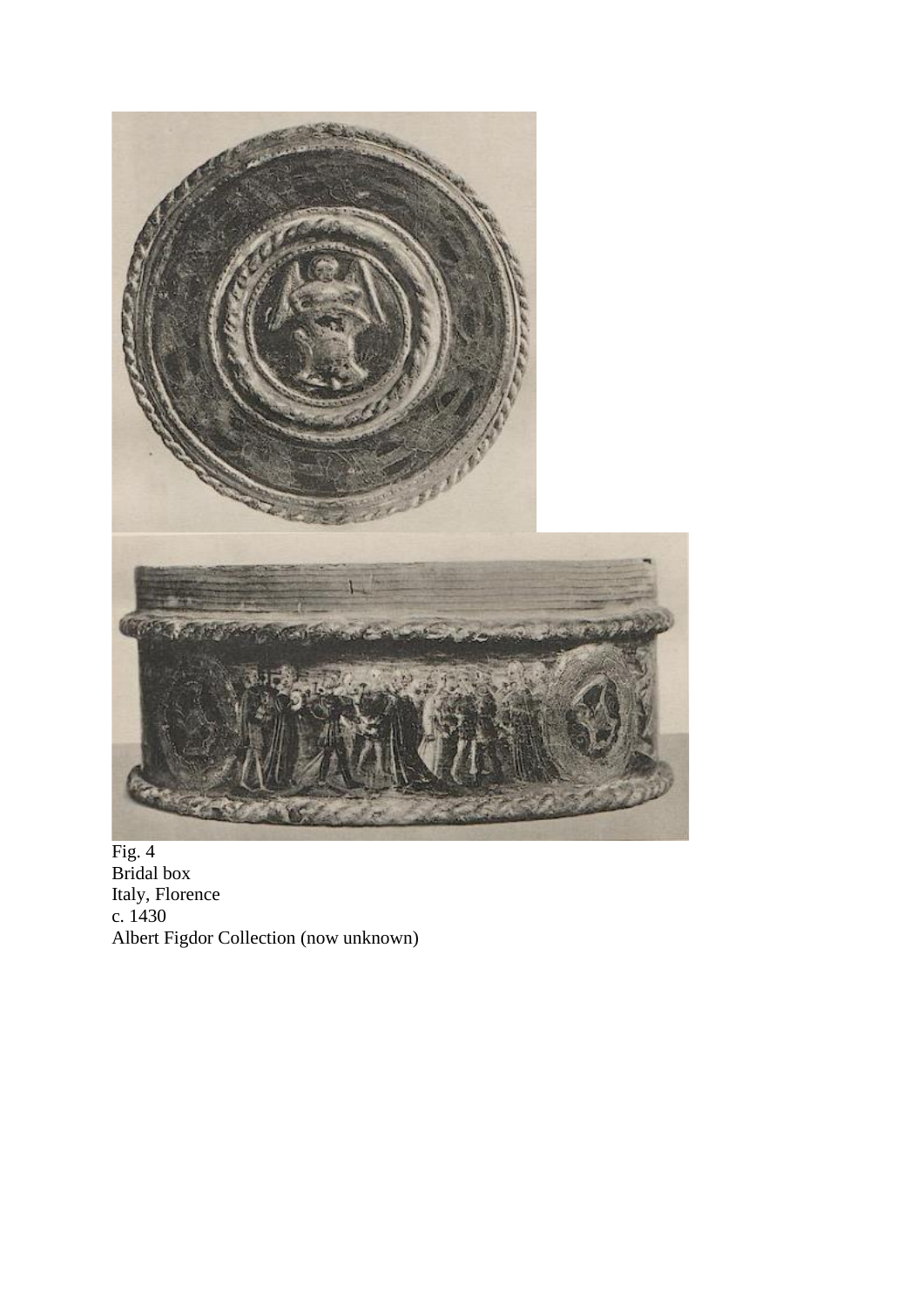

Fig. 5 Lidded box Italy, Tuscany c.1450 V&A 488-1899